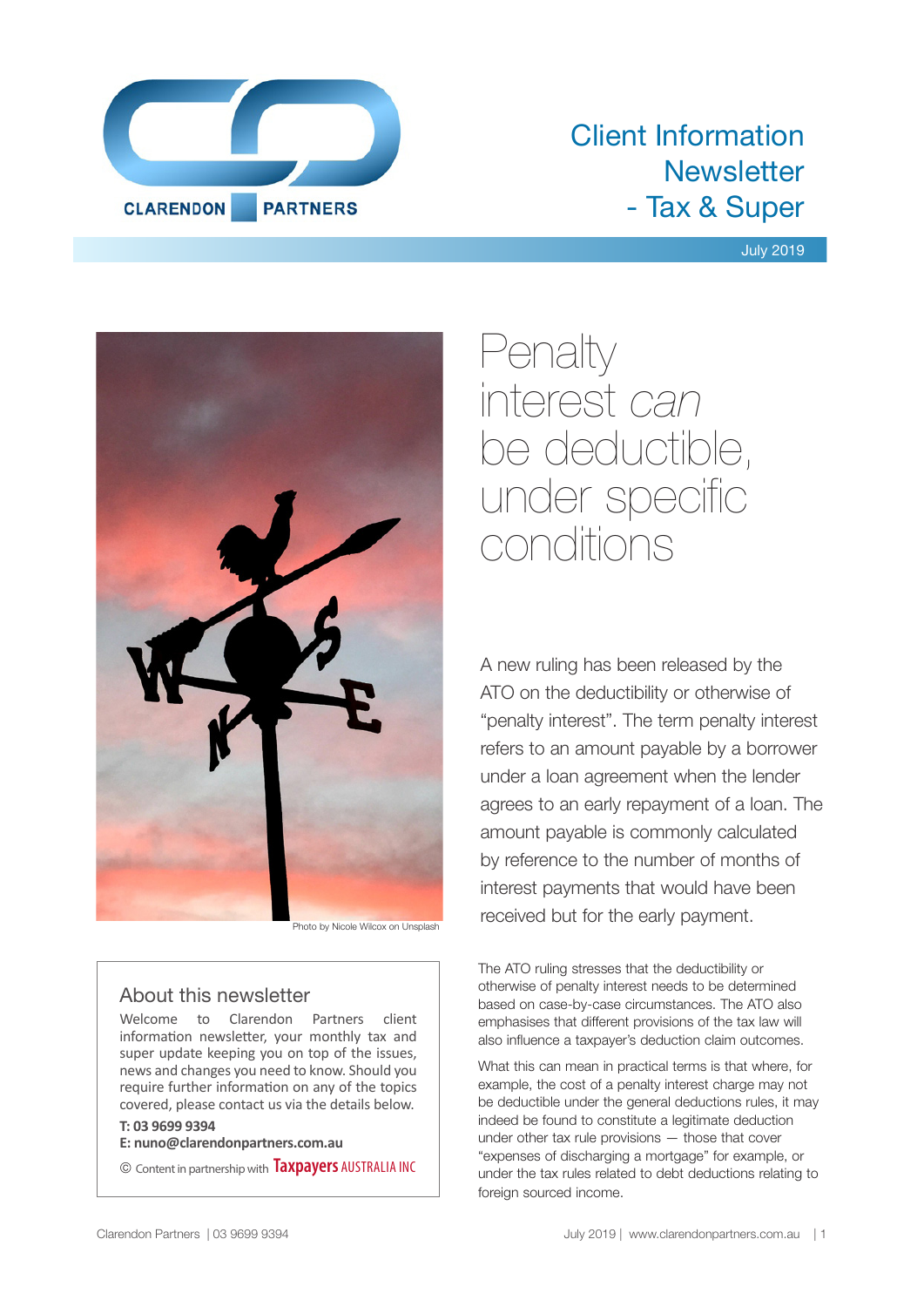# Penalty interest can be deductible, under specific conditions *continued*

#### GENERALLY DEDUCTIBLE

The ruling says that penalty interest is generally deductible where:

- the borrowings are used for gaining or producing assessable income or in a business carried on for that purpose, and
- it is incurred to rid the taxpayer of a recurring interest liability that would itself have been deductible if incurred.

Penalty interest that is incurred to discharge a mortgage may be deductible to the extent that borrowed funds were used to produce assessable income. Deductibility for penalty interest is not affected by the cost being capital or revenue in nature (more below).

#### NO DEDUCTIBILITY

Apart from the above, penalty interest is not deductible to the extent that it is a loss or outgoing of capital, or of a capital, private or domestic nature. Although called "penalty interest", the ATO emphasises that these costs are not paid for the use of the lender's money, which covers the usual meaning of "interest", but is paid to make up for a borrower *not committing* to that interest. This is where such costs can be deemed to take on a "capital" nature.

Also there is no deduction available if penalty interest is framed as a cost of borrowing in establishing a loan, as the cost is incurred after the money is borrowed. Note that penalty interest is not viewed by the ATO as being naturally attributable to a balancing adjustment event in relation to a depreciating asset, so the cost in these cases may or may not be eligible to be included in the asset's cost. Case-by-case application may be required.

## ALSO TO BE CONSIDERED

Other penalty interest considerations revolve around capital gains tax, and in some cases foreign sourced income.

If the outgoing is incurred to acquire a CGT asset this may be an incidental cost that can form part of the cost base of that asset. Again the term used requires a reminder that the cost is not a "penalty" in the usual sense, so should not be excluded from a cost base on that basis.

#### WORKED EXAMPLES

As is frequently found, case studies and examples can help explain the application of the law. The following are provided by the ATO.

#### *Changing lender*

*John can refinance his rental property at a lower interest rate. In order to refinance, John pays out the first loan early. He incurs penalty interest calculated on the basis of one month's interest for each year of the loan period remaining.*

*The advantage sought in practical terms by repaying the first loan early and incurring penalty interest is future interest savings from a lower interest rate. Penalty interest is of a revenue character and deductible under the general deduction rules.*

*Alternatively, where refinancing affects the discharge of a mortgage securing the first loan, the penalty interest is deductible under those rules.* 

#### *Selling up*

*Sally sells her rental property, repays the loan to discharge the mortgage over the property and incurs penalty interest.*

*The penalty interest is a necessary incident of the sale of the property. A payment so connected to the realisation of a capital asset will be on capital account and not deductible under the general deduction rules. As the penalty interest is not a cost of borrowing incurred in establishing the loan, it is also not deductible under the cost of borrowing provisions. It is however deductible under the rules pertaining to expenses incurred when discharging the mortgage.* 

#### *The beach house*

*Alex obtained an unsecured loan to purchase a beach house to use solely as a holiday house for his family. Alex and his family move interstate for work. Alex sells the beach house, immediately repays the loan early and incurs penalty interest.*

*Penalty interest is incurred in connection with selling a private-use asset; the expenditure is private in nature and not deductible under the general deduction rules. As the loan is unsecured, the rules governing discharging a mortgage cannot apply.*

*The penalty interest is an incidental cost that relates to the sale of the beach house and may be included in the cost base or reduced cost base — however if the loan is not repaid immediately it would be difficult to demonstrate that the penalty interest is an incidental cost.* ■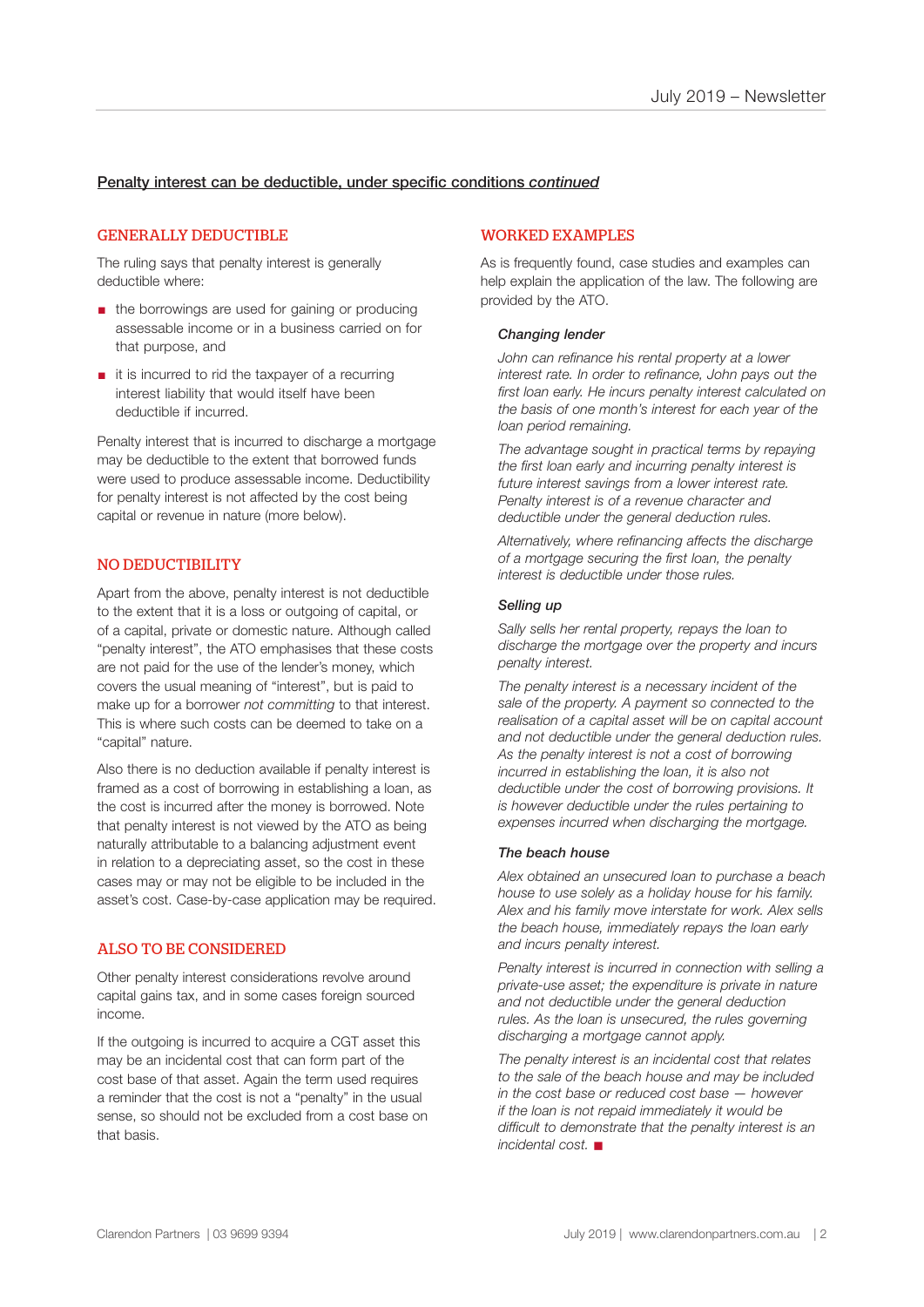# Carrying forward concessional super contributions

The income year of 2019-20 has just ticked over,<br>which is also the first year in which an individual is able to make additional catch-up contributions to super through the application of unused concessional (before tax) contributions.

These are "unused" if the fund member made less than the legislated cap on such contributions, which was reduced to \$25,000 per year from 1 July 2017.

The rules that allow for a catch-up started to take affect one year later. From 1 July 2018, if a fund member had a total super balance of less than \$500,000 on the previous 30 June, and they make or receive concessional contributions (CCs) of less than the "basic cap" of \$25,000 a year, they have been able to accrue unused amounts for use in subsequent financial years.

These CC amounts that started to accrue from July 2018 have therefore become carried-forward unused cap amounts that are available to be used from 1 July 2019. Unused cap amounts can be carried forward for up to five years.

# New rules, new limits

These are relatively new rules, which are generally referred to as the "unused concessional cap carry forward" rules. As mentioned, they permit individuals who have a total super balance of less than \$500,000 just before the start of a financial year (that is, 30 June of the prior year) to increase CCs for a particular year by unused amounts of their CC caps from earlier years.

It is only the member's total super balance on 30 June of the year prior to the contributions being made that is relevant here. This means an individual who may

Photo by Stephen Radford on Unsplash

not qualify in a financial year, due their super balance exceeding the \$500,000 threshold, may become eligible in a future year if their balance falls below \$500,000.

Basically, the amount of an unused concessional cap is the difference between the CCs made by the individual in a financial year and the basic CC cap for that year. An individual may therefore be entitled to contribute more than the basic CC cap for the year and make additional CCs for any unused amounts without exceeding (breaching) their cap. The unused concessional cap is therefore the individual's CC cap as modified by the unused concessional cap carry forward rules, not the "basic CC cap" for the year.

It is important to note that only the unused concessional cap for 2018-19 and future financial years can be carried forward. For instance, if an individual with a total super balance of less than \$500,000 makes CCs totalling \$3,000 in 2018-19, they would have an unused concessional cap amount of \$22,000 in that year. This amount could then be carried forward and contributed, say, in the 2023-24 year (in addition to the basic CC cap for that year) without the member breaching their available cap.

So assuming no indexing of the basic CC cap of \$25,000 and no CCs being made in previous years, it is possible for an individual with a total super balance of less than \$500,000 to contribute up to \$150,000 (that is,  $$25,000 \times 5 + $25,000$ ) in a financial year without exceeding their cap. This strategy would benefit someone who has been unable to use their CC cap in full in previous years, such as women who took maternity leave or individuals with periods of high and low income (for example, primary producers).

continued overleaf  $\Rightarrow$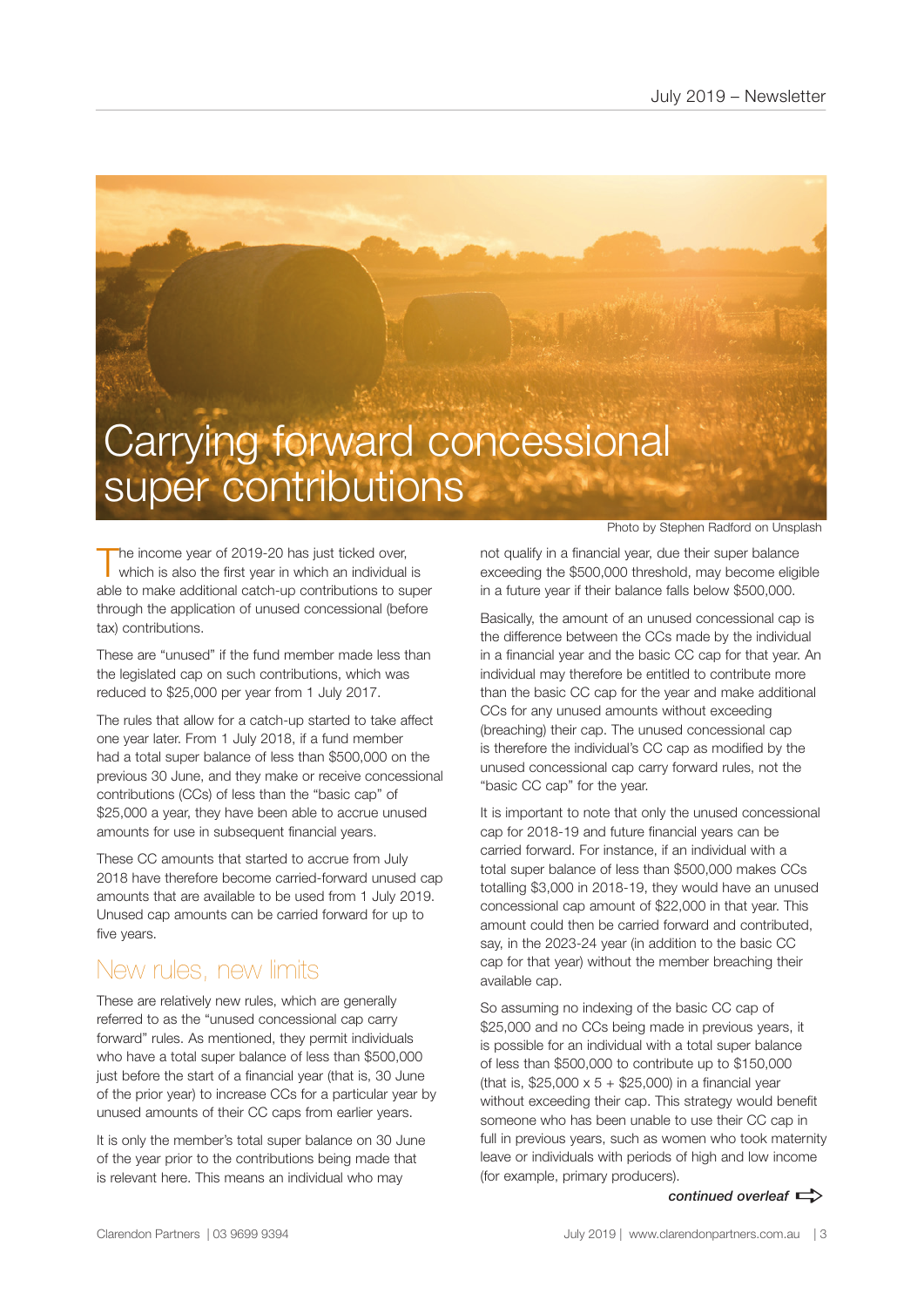# Carrying forward concessional super contributions *continued*

# Important background facts

The ability to make CCs is not limited by the size of the individual's total super balance, meaning an SMSF member can still make CCs of up to \$25,000 each financial year, regardless of their total super balance. Note that while the basic CC cap is indexed by average weekly ordinary time earnings (AWOTE) in increments of \$2,500, the \$500,000 total super balance threshold is not indexed.

CCs include personal deductible contributions and contributions (including salary sacrificed contributions) for which an employer claims a tax deduction. As CCs are paid before tax is applied, they are included in the assessable income of the super fund that receives them. They are taxed at the fund rate of 15%, forming part of the taxable component of a member's interest in a super fund.

Furthermore, from 1 July 2017, the 10% maximum earnings condition for personal deductible contributions no longer applies. This means individuals may be able to make their own personal contributions to super and receive a full deduction for the entire amount of personal CCs made (should they have sufficient personal income to offset the deduction).

Given the tax deduction claimed cannot create a tax loss, it is only the amount of personal super contributions that the ATO allows an individual as a deduction in their income tax return that will count towards their CC cap. The remaining amount will count towards the individual's non-concessional contribution cap.

Before 1 July 2017, only self-employed people whose predominant income was not from employment and those who were not employed could generally meet the 10% maximum earnings test and claim a tax deduction for their personal super contributions.

# Tax planning considerations

The abolition of the 10% test from 1 July 2017 has offered more flexibility and help with tax planning. Given not all employers offer salary sacrifice agreements, this has allowed all employees up to age 75 to make personal contributions to super and claim a tax deduction for the contributions (subject to having enough income to offset the deduction).

When both the employer and the employee make CCs to super, consideration needs to be given to what CCs have been made by the member's employer (or employers) during the year to avoid exceeding the reduced CCs cap. Those who have more than one job are likely to have multiple employers paying their contributions into more than one super fund, so they should check what CCs have been made to all their super funds during the year before arranging for any additional personal CCs to be paid into their super account.

With the lowering of the CC cap from 1 July 2017, it is important that members are aware of all the amounts being contributed to their fund(s) by their employer. This includes checking whether the employer pays any costs (such as insurance premiums or super administration fees on behalf of the fund) as those amounts will also count towards the member's CC cap.

It is not enough to use payslips to track employer contributions, as they do not take into account any amounts paid by the employer towards insurance premiums and administration fees on behalf of the fund or when the contributions are received by the fund. For example, a contribution deducted from an employee's pay in June 2018 may not have been paid into the employee's fund until July 2018, causing the contribution to be counted towards the member's CC cap in the 2018-19 financial year.

Salary sacrifice agreements should have been revisited to ensure that the total amount of contributions made by the member and their employer do not exceed the lowered CC cap of \$25,000.

It is also important to note that while individuals will not be required to meet the "10% test" from 1 July 2017, they will still need to continue to give the trustee a "Notice of intent to claim a deduction" indicating how much they intend to claim by way of a tax deduction for the year the contribution is made. The trustee of the fund must also provide the individual with an acknowledgement of receipt of the notice.  $\blacksquare$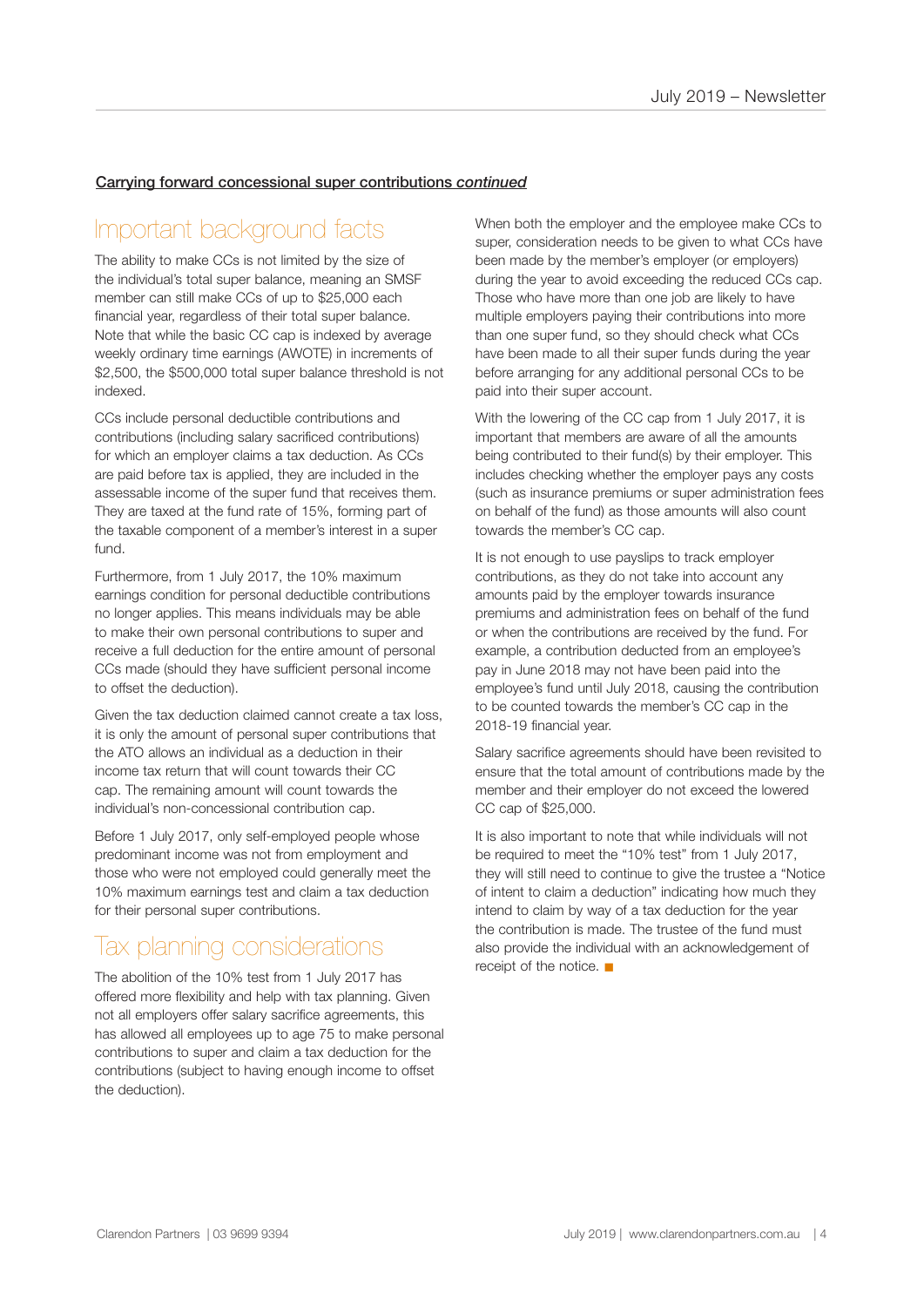Photo by Ridhwan Nordin on Unsplash

# Business trading structures: What's best for your business?

When you have plans for starting a new business, one of the central decisions is which business trading structure will work best for your venture.

The general problem however can be that there are both pros and cons with the main options available, so considerations need to be given with regard to the overall situation as well as the specific conditions presented with any business venture. To explain the options, we can look at one example that has typical conditions found in many businesses.

Take for example the case of Paul and Jenny, who want to purchase an existing food catering business together. They are considering the best business structure that should result in the best conditions for success.

Paul is a nutritionist and has expertise creating customised nutritionally balanced meals for a variety of customer needs. He is also a qualified chef and has management experience having worked as an executive chef in a major hotel chain in Singapore. However, he does not have any experience in Australia. Even though he has the right skills set to operate a catering company, he'll need help from someone who is familiar with the local food industry to help him build his business.

Jenny, on the other hand, has more than 20 years' experience in the Australian food industry, having worked in and managed various sized retail food outlets and also at a central kitchen facility for a franchisor. She has the relevant contacts to enable the business to grow after its acquisition. She intends to continue with her current consulting role for her private company.

# PURPOSE OF THE ACQUISITION

Both Paul and Jenny want to expand on the business that they are acquiring, which currently only has a very small commercial kitchen preparing pre-packaged (nutrition/ calorie controlled) meals for fitness centres. The business is mainly wholesale but they are planning to cater for retail customers as well and eventually have a retail store selling not just pre-packaged meals but fresh, healthy food and beverages on site. They will need funding for the proposed expansion very soon after the acquisition of the business.

THE TRADING VEHICLE

The crucial issues for them both to consider include:

- $n$  the nature of the business
- $\blacksquare$  their intentions for the business
- n funding requirements
- exposure of personal assets to creditors of the business
- ease of admittance of new business partners and the departure of existing ones
- taxing of profits
- § considerations for specific structures that may avail them of tax concessions.

The main options that could be considered include a partnership, a company, and a unit trust.

# A PARTNERSHIP

Paul and Jenny essentially come together as two individuals, working together to pursue a joint venture. Points to consider here are:

- Joint and several unlimited liability: The partnership is not a separate entity and both Paul and Jenny will be entering into contracts with third parties in their personal capacities. This means that each will be liable for the other's actions in the conduct of the business and their liabilities to third parties are joint and several (meaning that third parties can pursue each of them for the full amount owed even though Paul and Jenny may be 50-50 partners in the venture).
- Cannot draw a salary: They cannot be employees of the partnership and they can only be remunerated in the form of profits distributed to them. If Paul intends to be the chief operator and brain behind the creation and delivery of the meals, and Jenny only works part time to bring in leads, then this structure will create problems for them. However, this problem could be rectified by allowing Paul to draw a salary as a first cut of profits, which would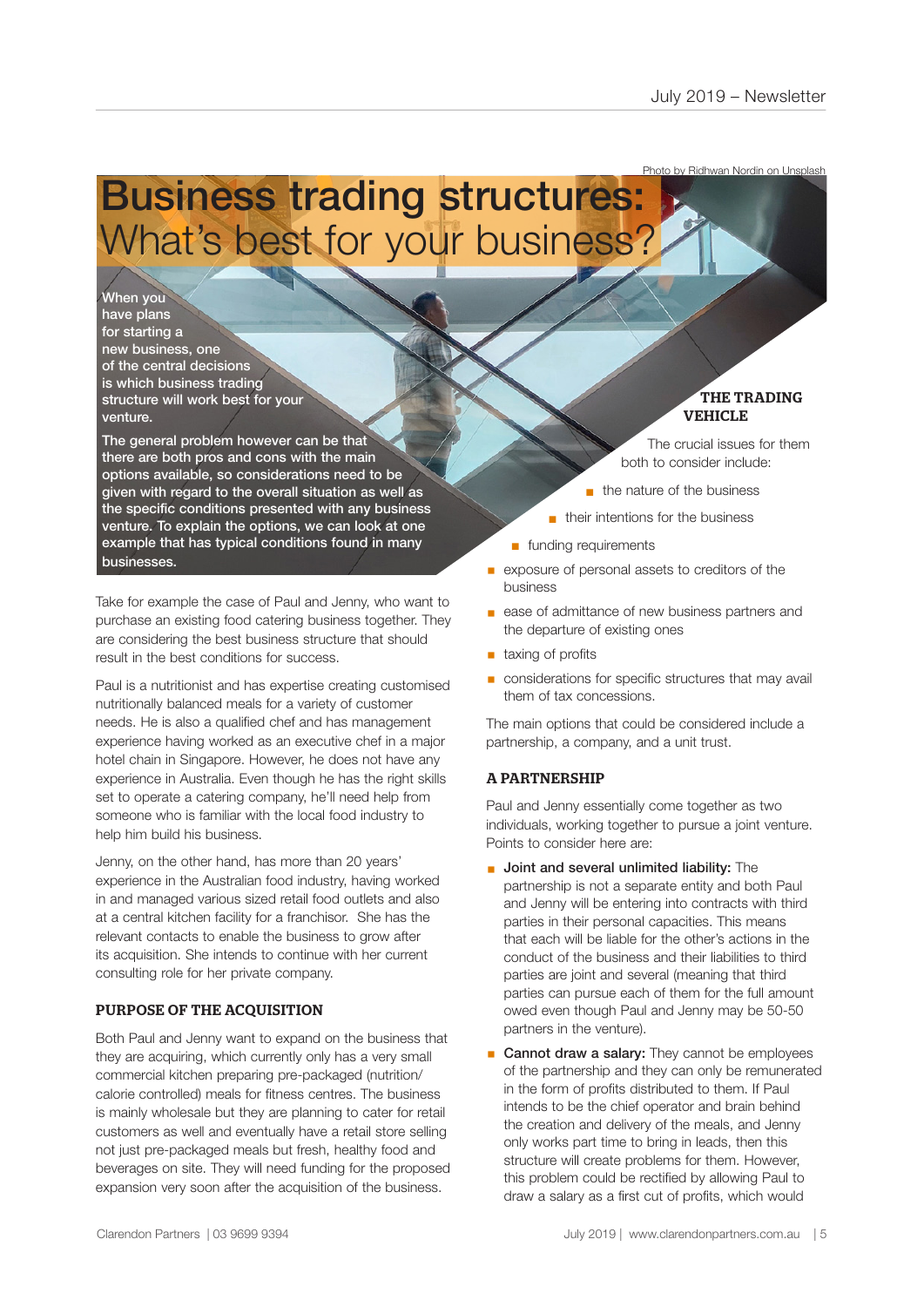## Business trading structures: What's best for your business? *continued*

not be a deductible expense for the business, before the 50-50 split of profits. Paul and Jenny would also need to have this arrangement clearly specified in their partnership agreement.

- **Example 3 Funding obstacles:** Paul and Jenny will need to resort to personal assets as security for any debt funding required for the business. Equity funding is possible with the admission of new partners, but issues will arise on the taxation front because this will involve a disposal of the partnership assets to the new partner, with the attending tax consequences. The 50% CGT discount however is available to Paul and Jenny if the disposal occurs after 12 months of the business acquisition.
- Profits distributed from the partnership will be taxed in the hands of Paul and Jenny: As Jenny is continuing with her existing consulting role, she may be subject to a higher marginal tax rate than if profits are taxed at company rates.

## A COMPANY

- **E** Limited liability: Paul and Jenny's liabilities will be limited to any unpaid amount on shares issued to them.
- **Remuneration:** Paul and Jenny can be paid a salary commensurate with the time and efforts they devote to the business.
- **Continuity:** The company is a perpetual entity and will not be affected when either Paul or Jenny leaves the business or when new principals are admitted.
- Reinvestment of profits: It is a cost effective way to reinvest earnings into the business to meet growth and operational needs, as companies can retain earnings.
- Security for funding: Funding can be accommodated by issue of new shares (without requiring a disposal of existing partners' interests as is the case with a partnership) or debt financing where the company's assets can be used as security. In practice, however, financiers will still require the directors to put up their personal assets as security.
- Tax rate: Company tax rate is fixed at 27.5% (presently) for the proposed business (as this is a base rate entity).
- CGT 50% discount: Not available to companies when they sell their assets. In the current scenario, it is unlikely that the company will accumulate significant assets that will be sold later for significant capital profits. Therefore, in reality, the benefit that may flow from this concession to Paul and Jenny is very limited. However they will need to form a view about whether they consider the goodwill may increase significantly in value over time and this may influence their choice of structure.

■ Small business CGT concessions could be considered at the time of sale.

## A UNIT TRUST

- **Example 2** Limited liability is possible: A unit trust with a corporate trustee will give Paul and Jenny limited liability as in the case if using a company structure.
- Reinvestment of profits not as cost efficient: All profits of the unit trust will need to be distributed (to avoid being taxed at the highest rate) to the unitholders and taxed in the unitholders' hands first. Post tax profits can then be loaned back to the business.
- CGT 50% discount: Available to unitholders, but the nature of Paul's and Jenny's business means that they will not derive much benefit from this concession.

### ADMINISTRATION AND MAINTENANCE COST **DIFFERENCES**

**Partnership:** Usually requires a partnership agreement (which can be verbal, but to avoid future disputes between the partners it is advisable to have a partnership agreement prepared). The partnership will need to file a tax return even though it does not pay any tax itself.

**Company:** Involves registration and set up costs, costs of annual reporting and preparation of tax returns. Administrative work is also required to keep the company register and ASIC data up to date. To better document the rights and obligations of the shareholders to avoid future disputes, a shareholders agreement is recommended.

**Unit trust:** Established by a unit trust deed and, where a corporate trustee is appointed, the costs of setting up a company will need to be included. The relationship document between the various unit holders will be a unit holders agreement.

#### KEY TAKEAWAYS

When exploring the various business structures, the following will need to be taken into account:

- **the new business's objectives**
- **•** revenue and duty implications
- **how funding can be achieved under each structure,** and what are the different forms of financial or security arrangements
- the possible need for the advice of other professionals, such as lawyers, financial planners, mortgage brokers or insurance brokers.

Please consult with this office should you need further guidance or help.  $\blacksquare$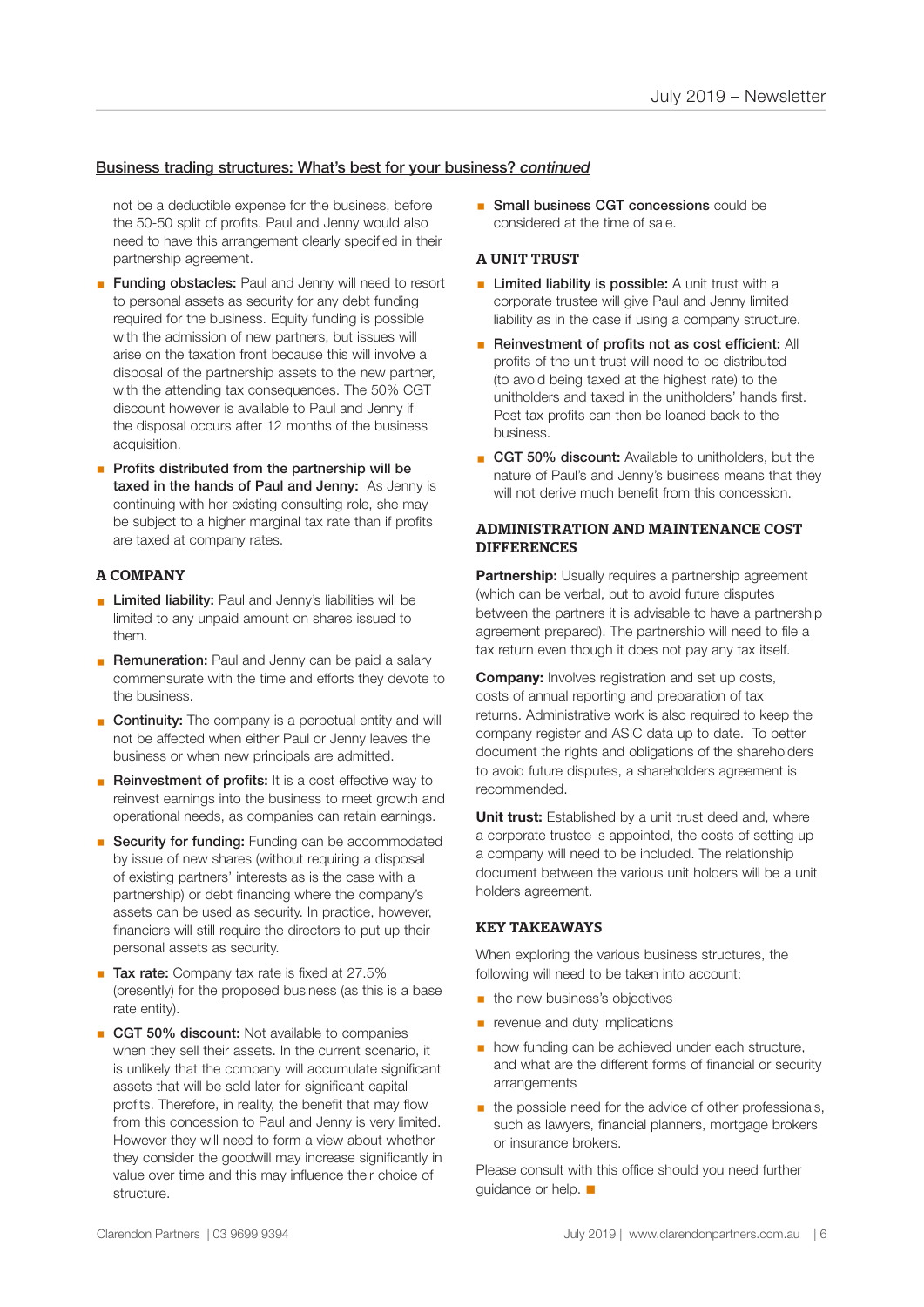

lead to more SMSF audits

Photo by Sarah Kilian on Unsplash

In the year since event-based reporting (EBR) started for SMSFs (from 1 July 2018) the ATO says an unprecedented number of transfer balance cap reports have required re-reporting.

The transfer balance account report (TBAR) is used to report certain events and is separate from the SMSF annual return. The TBAR enables the ATO to record and track an individual's balance for both their transfer balance cap and total superannuation balance.

The ATO says the regulations in place do not provide it with a discretion for "special circumstances" regarding contraventions of the transfer balance cap, and that it is particularly important for all SMSF trustees and members to self-monitor and ensure that no member exceeds the cap.

The re-reporting incidents, says the ATO, has mostly been in response to determinations and commutation authorities it has issued. It says that in some instances the amended reporting indicates:

- the member was not actually receiving a pension during 2017-18
- the pension was commuted on 1 July 2017 so that the member was never in excess
- the member had commuted the pension before 1 July 2017 to avoid being in excess, and the trustees had incorrectly included the commuted amount in their original reporting
- the member commenced a pension during 2017-18, however the initial value reported to the ATO was

amended so that the individual no longer exceeded their transfer balance cap.

The amended reporting usually results in the determination or commutation authority being revoked. ATO records show that approximately 39% of commutation authorities issued to SMSFs in the 12 months since were revoked, including commutation authorities issued to APRA funds after SMSFs had corrected reporting errors.

# What to carefully check

Due to the large number of amended TBARs it is receiving for SMSFs, the ATO is reminding SMSFs that it is important to check the following in the case where a member received a pension during an income year:

- that an appropriate condition of release was met
- that the pension is valued correctly in financial statements
- the commencement date of the pension and any commutations have been properly documented
- exempt current pension income (ECPI) has been correctly calculated with respect to the pension and any commutations that occurred during the year have been considered
- the payments from the pension have actually been paid
- the minimum pension payment requirements have been met.

The ATO has also announced that any TBAR re-reporting by SMSF trustees for future income years will be closely monitored, and that it may request evidence of relevant documents and calculations to substantiate the TBAR amendment.  $\blacksquare$